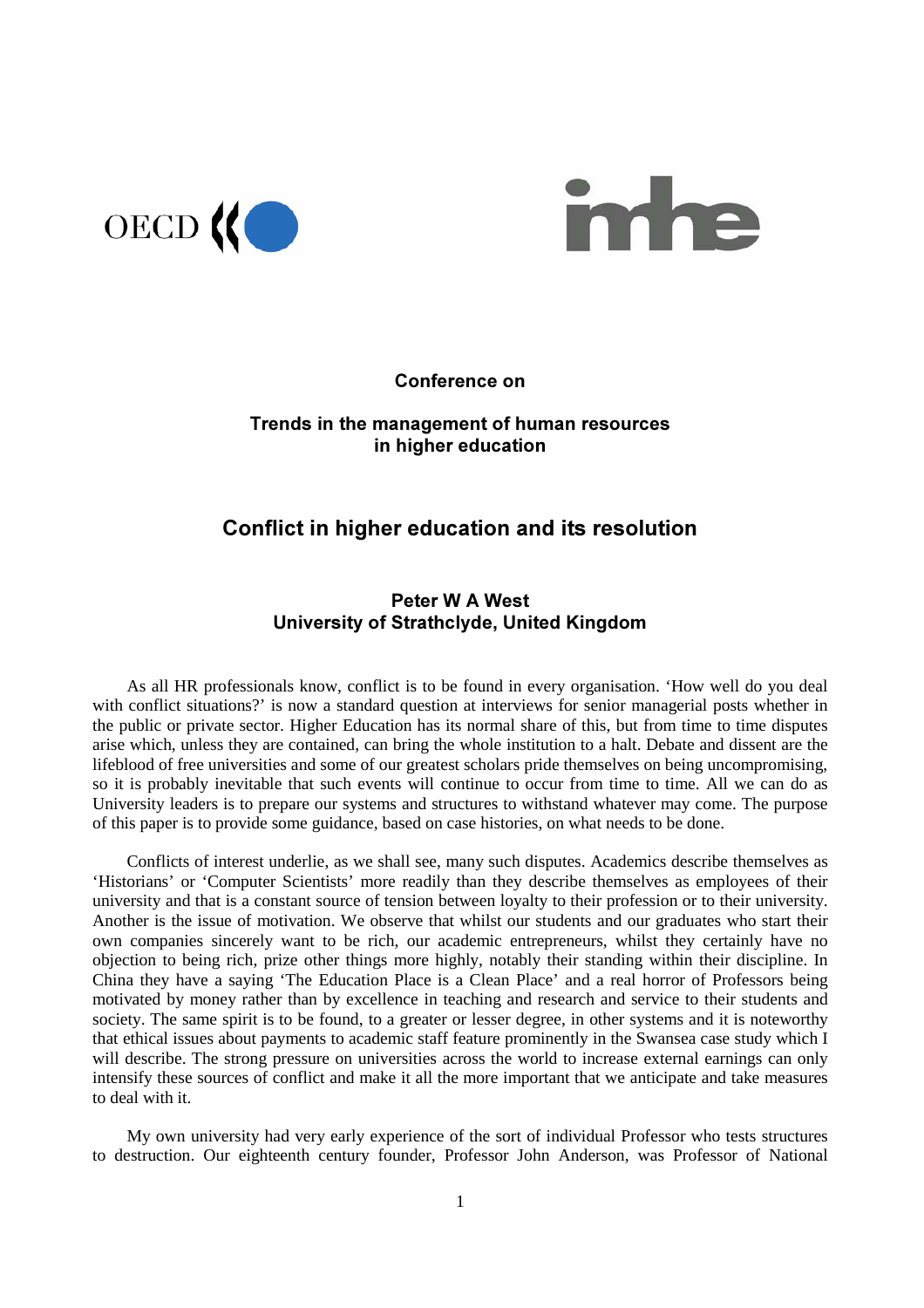Philosophy of the University of Glasgow, with which he fell out so spectacularly that he even went to London to petition the Prime Minister to redirect his attention away from the conduct of the French Revolutionary War to what Professor Anderson considered the much more important matter that the University of Glasgow had failed to publish financial accounts for two years. He died, in 1796, unreconciled with his old university. In his Will, which became the founding document of Strathclyde, he directed that the Professors in the new University should not be permitted, 'As in some other Colleges, to be drones or triflers, drunkards or negligent of their duty.' He even went so far as to instruct us that:

'No person connected with the University or College of Glasgow…can be connected with Anderson's University, as a Trustee, Ordinary Manager, Operator, or maker of Instruments, or can enjoy any office of Honour, respect, or profit, of any kind; the Intention of this Institute being, to keep the two Universities completely separate in every respect, from which much good, it is hoped, will ensue.'

An instruction we have been ignoring ever since.

All that happened over 200 years ago, but underlying attitudes have not changed that much. Internal conflict in one well known Western European University got so bad just five years ago that a member of staff deliberately set fire to the Computer Centre. If you have not heard of this incident, it is perhaps a tribute to the efforts of Directors of Computer Centres to keep it quiet. Disharmony in the university quickly resolved itself after the fire and no-one connected with Information Systems Management would wish it to be thought that this is a foolproof method of resolving bitter internecine disputes.

America's leading public university, Berkeley was distracted for five years to 2003 by the Berkeley-Novartes scandal in which several key people at the university fashioned a relationship in secret with this major drug firm. Shared governance between the administration and the academic senate was by-passed to deliver to the firm privileged access to departmental research results. After calling in an outside investigating committee, the University has said "never again" amid much embarrassment for various players.

The case study that merits the closest study, however, is one which has the distinct advantage of being a matter of public record since the findings of the enquiry into the 'Great Battle' was published as 'The Davies Report<sup>,(1994)</sup>. The conflict was centred on the Philosophy Department of University College Swansea and raged from October 1989 until May 1993. At the outset, The Department was strong, with an international reputation for Wittgenstein studies. Within the last year, the College has announced that the whole Department is to close. Academic careers ended, writs were threatened and served, there was intense media interest which did not assist the College's standing and a postgraduate student had his degree removed. There was a series of enquiries, some involving external figures and the strength of feeling on the issue is perhaps best illustrated by the language used in the report of the first such enquiry, known as the Calvert Report. It described one of the protagonists, Mr Colwyn Williamson, as 'A man saturated in malice and impervious to truth'. The epithets applied to him in the course of the report were 'speciousness', 'dissembling', 'heavy with sophistry', 'lies', 'pedantry', 'foul innuendoes', 'vilification and denigration', 'incubus', 'divisive', 'subversive' and 'devious'. It is, I think, fair to say that he did not make a good impression on the Calvert Committee.

There were, no doubt, clashes of personality involved but it is interesting to note that the whole conflict began over wide concerns, which will be familiar to all our institutions, about academic standards and about the ethics of an academic receiving a personal fee. Long standing worries about the quality of a Masters Course came to a head with allegations that a student had been guilty of plagiarism but had still been awarded the degree. The fee payment was for advice given to solicitors in a private capacity on the ethics of trading in organs which, it was alleged, associated the good name of the Department with this evil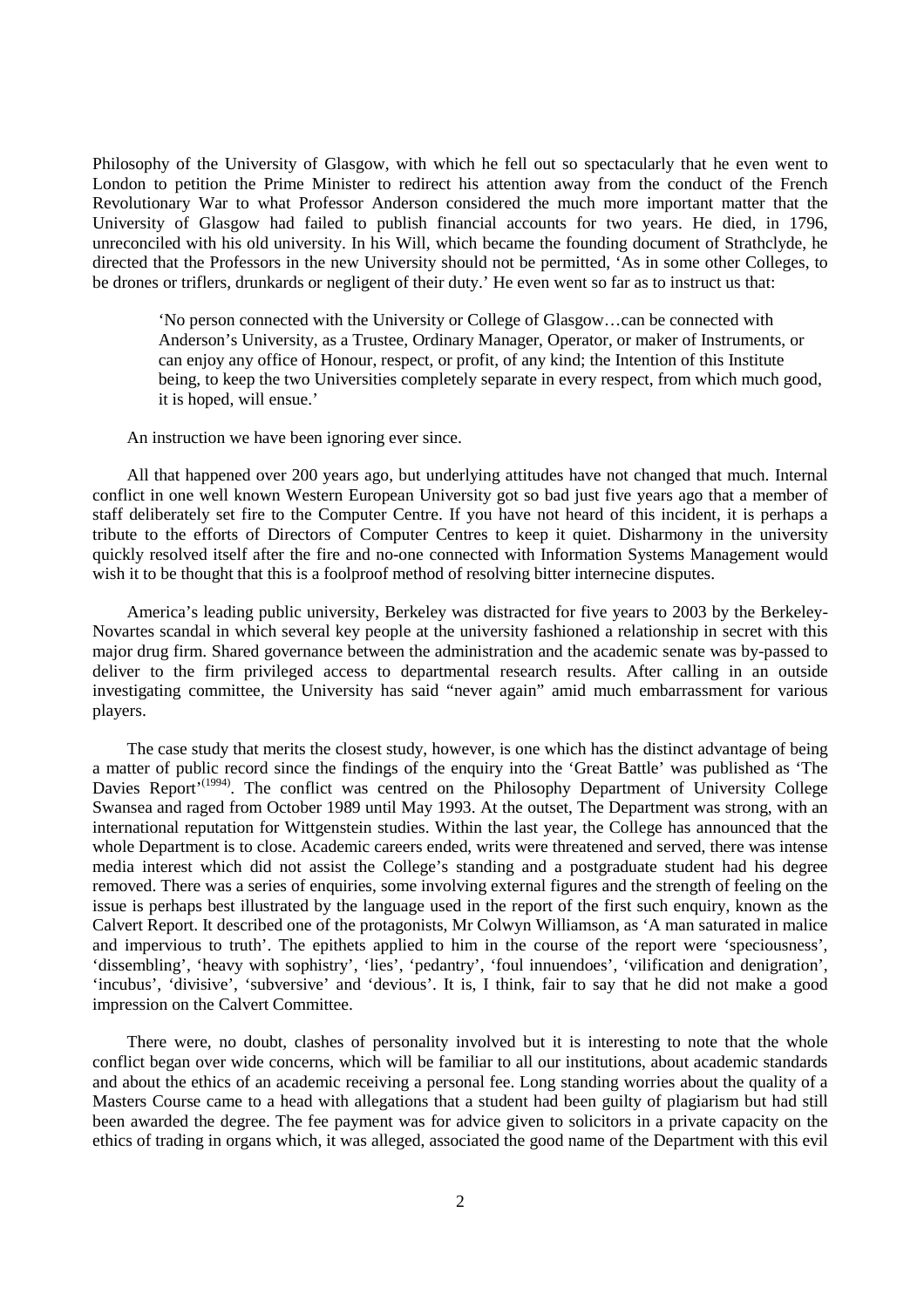practice. It is, I would suggest, not hard to imagine circumstances in which academic staff in our own institutions would get just as exercised as the Philosophers of Swansea about similar issues. The question that we have to address is whether our structures are such that we could deal with the situation better than University College Swansea. Sir Michael Davies, in his report, criticised a number of features of the College's response, but in this paper I wish to concentrate on three: the idea that private sector approaches would have resolved the issue more effectively; the problem of grievance procedures and the effectiveness of governance structures:

#### **Private Sector Solutions**

At the height of the Swansea dispute, the Principal (e.g. Rector) of the College was quoted in the press as saying:

"If this had happened in a company, and I had been managing director, those people would have been up the road the moment they kicked up the fuss they did. They would have taken us to an industrial tribunal, but they would have been off the payroll." (THES, 1991)

Sir Michael Davies, in his report, comments dryly that the College is not a company but an academic institution and that "this has not always been remembered".

Nevertheless, there will always be those in politics and the media who maintain that whatever managerial problems universities may have are largely attributable to the fact that they are not properly run. Private sector models are often held up as the route we should be following. External governors are particularly insistent on this.

Professor Robert Birnbaum of the University of Maryland deals, I think, rather well with this issue in his 2001 book, Management Fads in Higher Education: Where They Come From, What They Do, Why *They Fail.* He writes: (Birnbaum, 2001)

"I have two dogs and three cats. They all have fur, four legs, and tails. The physiology and biochemistry of both species are quite similar, and they share much of their genetic structure. But they behave differently. The dogs come when they are called, seek affection and attention, and warn when strangers approach. The cats come when they feel like it and hide under the bed when strangers lurk. Why can't a cat be more like a dog?

On the other hand, I have to walk the dogs even in freezing rain, while the cats use their sandbox in the warm, dry basement. And the dogs need to be washed, brushed, and clipped, while the cats groom themselves fastidiously. So why can't a dog be more like a cat?"

I think about dogs and cats whenever someone says, "Why can't a university be more like a business?' Most business leaders think that colleges and universities would become more efficient and productive by adopting business practices. Most faculty members believe on the contrary that their missions are so different that higher education has little to learn from business. It is not a new debate: We have heard it all before: 'if we could just run our universities as General Motors is managed, most of our education problems would vanish'. Thinking that what is good for one kind of organisation is good for another is like thinking that what is good for dogs is also good for cats. Universities and businesses are different kinds of organisations."

Admittedly, universities are in competition for customers, earn their own revenues, employ staff and, in many systems, buy and sell property. So, as G.C. Winston puts it: 'If it walks like a firm and it talks like a firm, isn't it a firm?  $^{(Winston, 1997)}$  The answer, pretty clearly, is No'. Universities function in a 'trust market' in which people do not know exactly what they are buying and may not discover its value for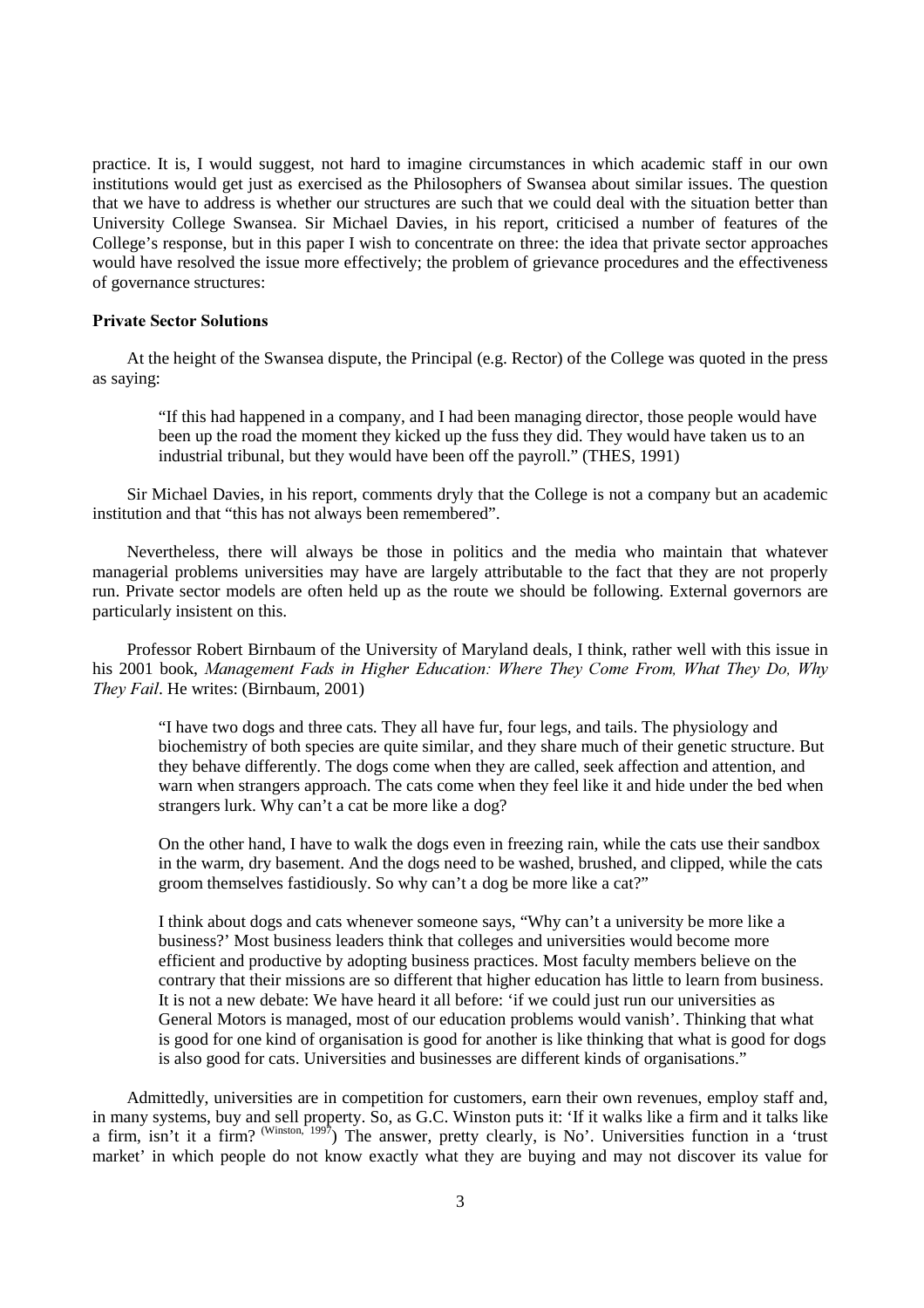years. The product is sold at less than the cost to produce it and the value of the produce is enhanced by the quality of the people who purchase it. Compared to business firms, universities have multiple and conflicting goals and intangible outcomes. Staff are motivated by idealism rather than profit. As R.V. Iosue, who served as both a College President and Chief Executive Officer put it, 'Business leaders do not speak of constituencies to be wooed, appeased or won over, as do College Presidents….In all my years in Higher Education I have never once heard a Dean, Faculty member or anyone else respond, "Whatever you say, Chief": in business it's common to hear it. (AAHE Bulletin, 1997)

The strength of higher education, Birnbaum argues, lies precisely in its perceived contrasts with the world of commerce, and treating them as if they were businesses would simply destroy their autonomy and their cultural cohesiveness. Nor is it necessarily universities that should learn from business. Of the 12 largest business firms in the USA in 1901, only one still exists whereas the 12 principal universities and colleges of that time are all thriving. American colleges are increasingly building cemetries within their campuses where alumni can be buried in their college colours. No similar demands appear to have been made by those formerly associated with General Motors, Microsoft, or even Shell or Nokia, suggesting that colleges might teach firms something about inspiring loyalty and life-long commitment.

One of the secrets of universities' ability to survive is, according to Professor Frans van Vught their ability to combine two apparent opposites. (van Vught, 1995) There are the 'intrinsic' qualities such as the value of fundamental search for truth and disinterested pursuit of knowledge – together with an 'extrinsic' capacity to respond to changing economic needs. Many of the adaptations needed to respond to changing resource levels and society's new demands impact directly on staff, increasing their insecurity about the future and inevitably increasing the likelihood of serious conflict. In his book, *Learning to Lead in Higher Education*, Professor Paul Ramsden of Griffith University in Brisbane argues that creating the conditions for effective leadership 'require universities to sidestep a series of errors associated with single models of human resource management and structure and process.' (Ramsden, 1998) He would, I am sure, regard embracing private sector models for dealing with university conflict as just such an error.

Ramsden argues that universities, in these turbulent times, increasingly need strong and responsive leadership at local level exercised by people who fully understand the corporate direction of the university. But these local leaders must never forget, as he puts it:

"the limiting characteristics of academic leadership as the leadership of professionals – people who set their own standards, have a vision and commitment beyond the organisation, who can be guided but not controlled, who seek a collective vision but who believe in independence. These stable features of academic life underline the continuing need in universities to disperse leadership, use it to encourage the positive features of academic culture, and conceptualise it as a process of guidance and development as well as direction."

So, whatever the Principal of University College Swansea may have thought, the solution to dealing with conflict in his, or indeed any other Higher Education establishment is most certainly not to behave as if it were a company. That is not to say that we cannot learn from others. As Robert Birnbaum puts it:

"Good academic management is not the same as good business management, and uncritical acceptance of management innovations and fads invented to meet the needs of government, business, or the military is more likely to harm than benefit colleges and universities. On the other hand, thinking about how elements of fads might provide new insights into improving institutional management can be very valuable." (Birnbaum, 2001)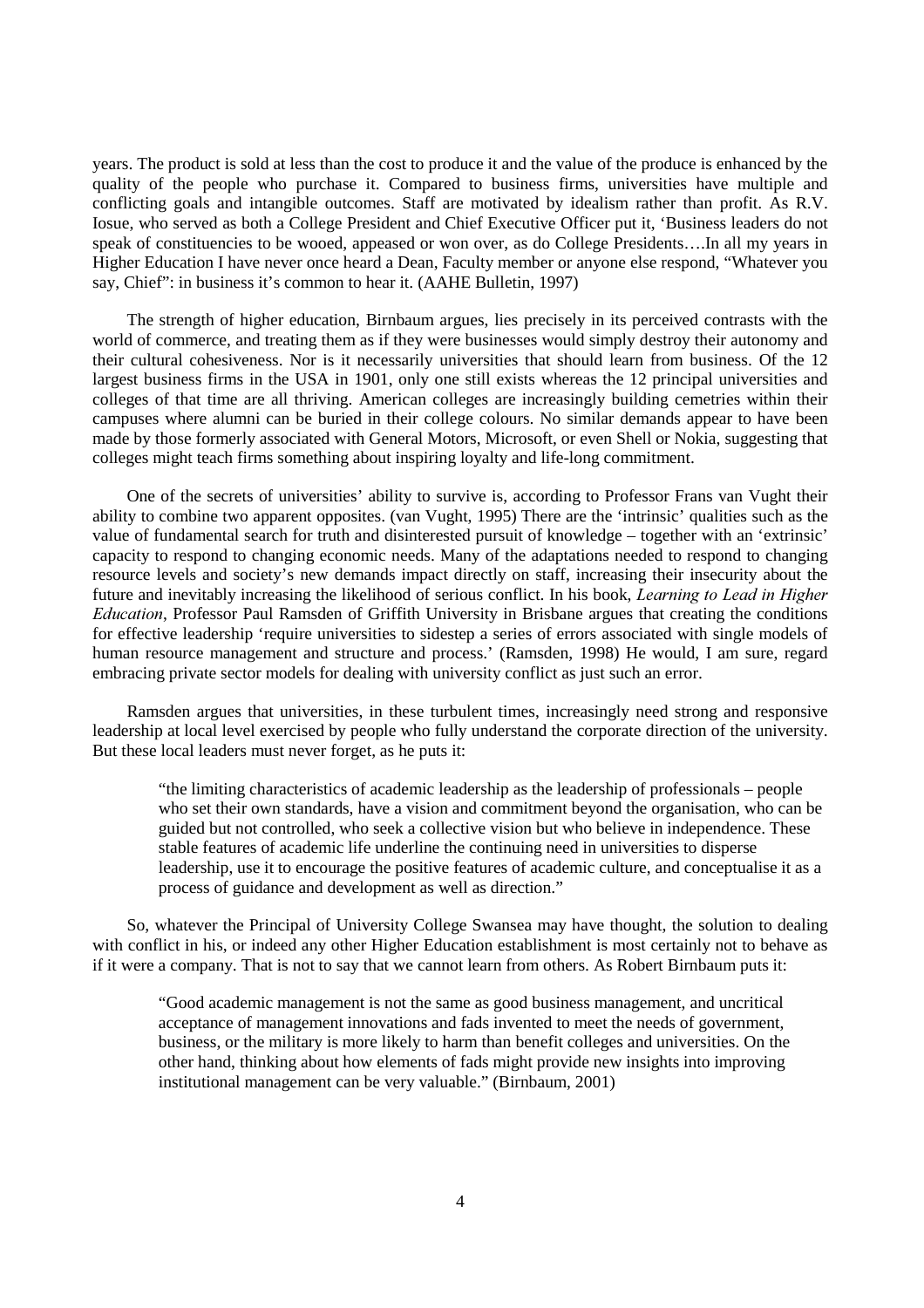#### **Grievance Procedures**

Other points that arise from the Swansea case study include the need to ensure that grievance procedures are up-to-date and effective. The Head of the Department of Philosophy registered a total of nine complaints against members of staff and they gave as good as they got. There were also several court actions and damaging media involvement. The Procedure Agreement between the College and the Trade Union (The Association of University Teachers) had been introduced in 1973 and had been little used in the 20 years until this dispute arose. By 1993, it was out of date in the light of subsequent legislation. There was some difficulty in distinguishing between 'complaints' and 'grievances' and doubts about whether some complaints were properly dealt with. In his report, Sir Michael Davies commented:

"the large number of complaints and the readiness of those involved in what were primarily academic or academic-related disputes to involve complaints procedure instead of sorting out the problems in a civilised manner demonstrates a disputatious attitude which may be unavoidable but should not in my opinion be encouraged." ( Davies Report, 1994)

Clearly, there are technical points here for the HR professionals in the audience about keeping grievance procedures and trade union relations under review and up-to-date but Davies's comments raise a much wider issue. Given that disputes are inevitable and possibly becoming more frequent, is there anything we can do to ensure that staff avoid being unnecessarily 'disputatious' and find ways of resolving disagreements in a more civilised manner?

#### **Governance Structures**

In his latest book on Sustaining Change in Universities (2004), Professor Burton Clark has much to say about the conflicts of value and aspirations intrinsic in all rapidly changing universities. The resolution of conflict in his view requires an infrastructure of governance and administration in which opposing interests and commitments are mixed and balanced. He identifies three balancing acts which are required in a successful entrepreneurial university which are between central steering (at the top of the university) and devolved control; between focus and comprehensiveness and between regional, national and international orientation. Conflict and its resolution cannot be left to be done at the level of personal spats among academics in departments but must be raised to the level of the entire university. One definition of 'authority' is 'power exercised by consent'. Once structures have been established which have the trust and consent of the academic staff, they will be accepted as having the authority to resolve their conflicts rather than trying to resolve issues for themselves with support from lawyers, trade unions and the media, so bringing the whole institution into disrepute. What we need to do is to find the balancing point between conflicting interests and establish an atmosphere of trust.

For academic staff, the Department or the Faculty can often seem more important than the remote, distant university. When trouble erupts within the academic unit, in the form of a dispute, it is accordingly difficult for staff to see the wider picture and to moderate their behaviour in the wider interest of the University's reputation. In the Swansea case and in the Berkeley case, personal financial gain was also an issue in exacerbating tensions. For those universities which style themselves 'entrepreneurial' and which place great emphasis on earning revenues from non-state sources, these tensions are particularly acute. Yet it is possible to develop governance structures which create a corporate entity as well as a collegial one and which combine academics and managerial values. In his two books on entrepreneurial universities, Professor Burton Clark has analysed a series of examples of universities which have tackled this problem.

At the IMHE General Meeting here five years ago, the representatives of the University of Twente (Frans van Vught and Leo Goedegebuure) had this to say about integrating academics and entrepreneurship in their university: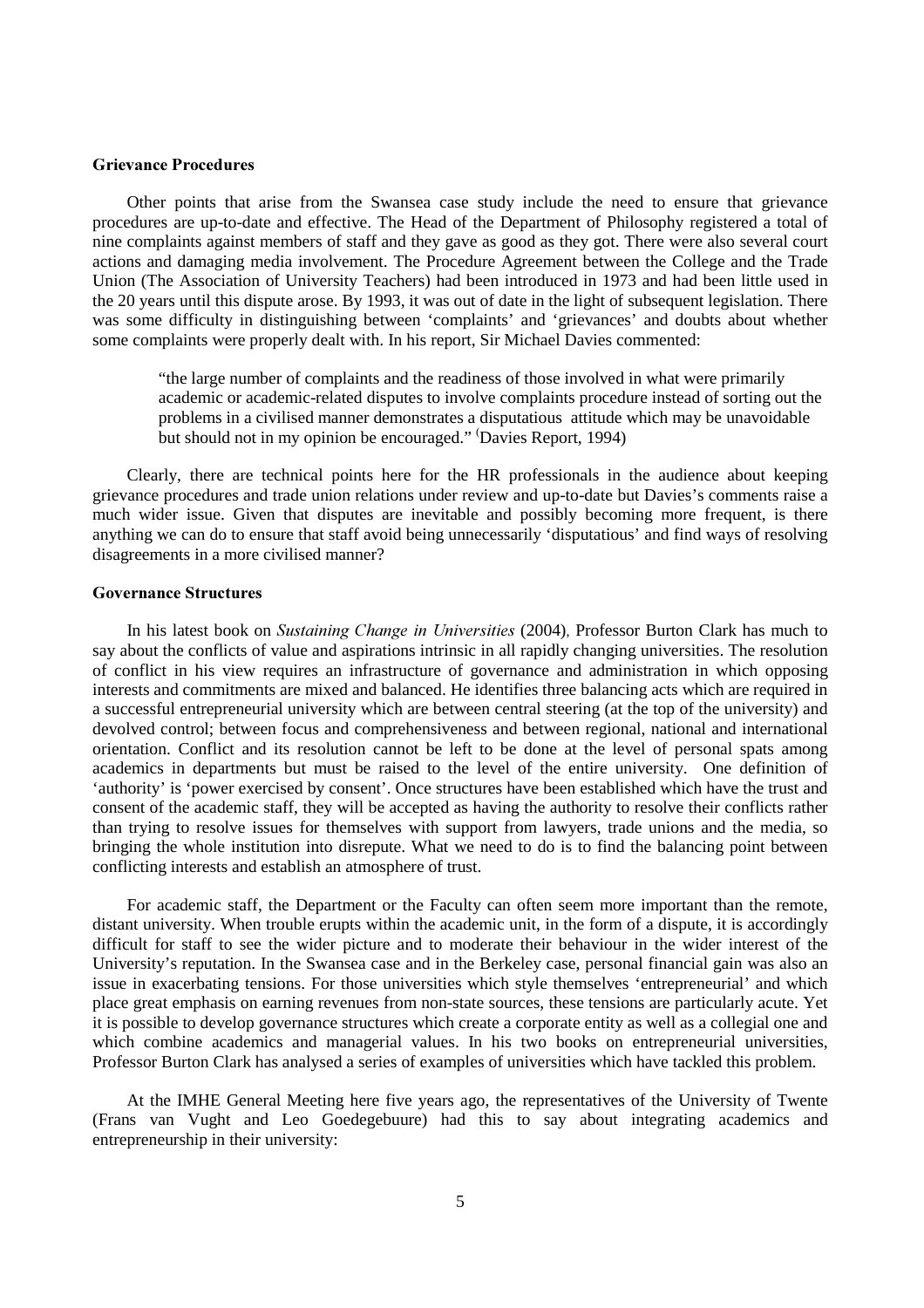"an entrepreneurial university can become too entrepreneurial and too decentralised…the discretionary funding base has become substantive enough to allow the base units to follow their own course of action, without reference to the overall institution. The base units have become self-supporting groups that act as individual entrepreneurs. From a micro-institutional perspective there is nothing wrong with this. High level work is performed in close interaction with relevant outside bodies. However, from a macro-institutional perspective, the ensuing loss of synergy can be dangerous. Cross-disciplinary innovation may be stifled, both with respect to teaching and research because individuals and research groups are predominantly within their own specialisations and interests. Distances between central and decentral units are further enlarged because of diverging interests, and ultimately the institution may move towards disintegration." (Clark, 2004)

In order to overcome the over fragmentation and over specialisation of the institution and so avoid damaging conflict between competing parts of it, collectivity of the institution needed, in their view, to be emphasised.

Twente chose to borrow from my own university, Strathclyde, the idea of an enlarged management group including the Deans of Faculties. It brought together the Faculties and the Executive in a form of joint, collective decision-making. Through a series of university wide initiatives, changing the curriculum and the role of ICT, Twente sought, successfully, to pursue both central and devolved control, to find a structure where the inevitable local disagreements would not degenerate into institution wide conflict. Where there is a trust between the academic staff and the centre, the authority of the HR professionals, who are part of the central structure, is greatly increased and they are in a much better position to settle disputes and contain internecine conflict.

One of the key elements of a successful entrepreneurial university, in Burton Clark's analysis is what he called a 'strengthened steering core'. By this he most certainly did not mean a top-down, managerialist set of structures. Rather, he meant one where the 'administrative backbone fused new managerial values with traditional academic ones'. Management points of view, including the notion of entrepreneurship, were carried from centre to academic heartland, while Faculty values infiltrated the managerial space'. In the hard work of transformation, he wrote, 'much depends on how well managerial and Faculty values become intertwined and then expressed in daily operating procedures'. (Clark, 1998)

The prime example of a successful strengthened steering core in his first group was the University Management Group of my own university, which, as he put it, has 'played a key role in airing and then smoothing over the conflict between new managerial values and traditional academic ones'. It is, he explained,

"not a body of central administrators, grouped around a CEO (chief executive officer): most of its members are from the Faculty. Elected Deans play a central role: they come to the UMG as representatives of their university sectors; they then find they must also consider the overall institutional interest. The UMG has been able to set a teamwork-oriented tone: there is no place for the partisan warrior, the representative pushing his or her own group interest at all cost." (Clark, 1998)

In about 20 years, there has never had to be a vote at the UMG. Yet it only works because it is constantly reviewed and re-assessed.

By the time Burton Clark revisited Strathclyde, for his second book, it had become evident that the UMG had not proved a final answer to the problem of tensions between central direction and devolved control. Relying on elections for most of the offices meant a regular turnover of Deans and other key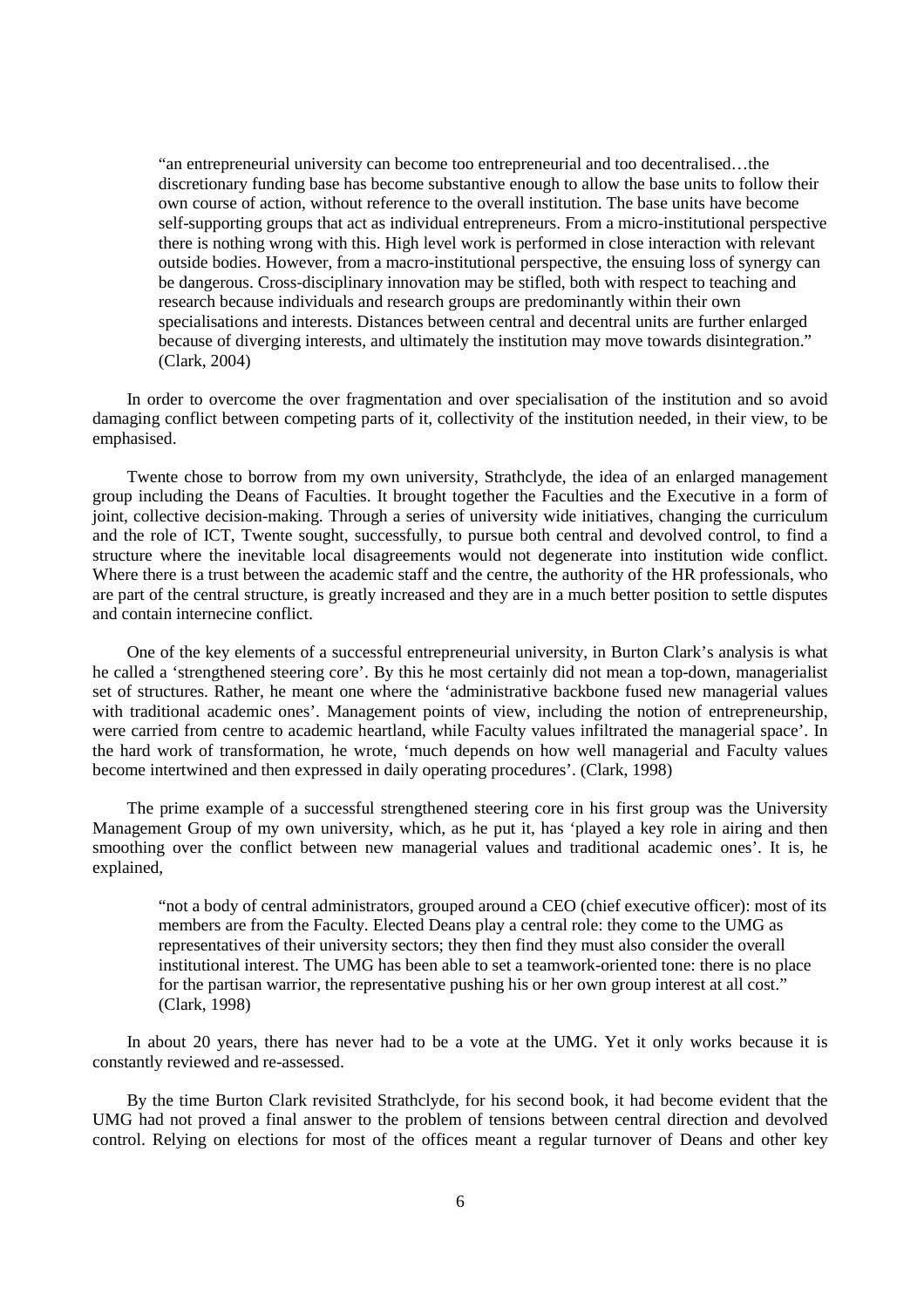members and a loss of impetus. Further, at a time of constrained resources, there was less and less scope for funding central strategy initiatives. Under a new Principal, the University's Strategic Plan for 2001- 2005 observed that 'the devolved Faculty structure function will and has real benefits, but there are times when a stronger central steer is needed'. The response was the establishment of a new body, the Strategic Management Group focused on evaluating competing priorities. It has just four members, none of them Deans, and is intended to adjust the balance of authority back towards the centre.

In both Twente and Strathclyde we see efforts to reconcile central and devolved authority, to give academic staff a real sense of ownership of their institution with the aim of subordinating sectional interest in favour of a general corporate interest. Getting people to act thoughtfully and responsibly, having regard to the interest of colleagues and of the whole institution is, surely, the best way of minimising conflict.

#### Conclusion

Dispute within Higher Education is something that will always be with us and which may in fact become more frequent as new income sources are explored. Bitter internal conflict normally becomes public, damaging the whole standing of a university in its local community. The answer is not to be found in borrowing the attitudes and methods of the private sector but, rather, in finding new ways of reconciling academic and managerial values. Those providing professional services, including HR specialists, have a key role in this process.

It is only by rapidly restoring harmony and shared purpose, wherever disputes occur, that we will maximise our contribution to society.

### References

AAHE BULLETIN, "Crossing Cultures: From College President to CEO", March 1997, pp. 10-12.

- BIRNBAUM, R. (2001), Management Fads in Higher Education; Where They Come From, What They Do, Why They Fail, San Francisco; Jossey-Bass, p. 240.
- CLARK, B. (1998), Creating Entrepreneurial Universities: Organizational Pathways of Transformation, IAU Press, Pergamon, UK, pp. 69; 137.
- CLARK, B. (2004), Sustaining Change in Universities, SRHE and Open University Press, pp. 39-40.

RAMSDEN, P. (1998), Learning to Lead in Higher Education, London: Routledge.

THE DAVIES REPORT: The 'Great Battle' in Swansea (1994), Bristol: Thoemmes Press, p. 117.

TIMES HIGHER EDUCATION SUPPLEMENT, edition 14 June 1991.